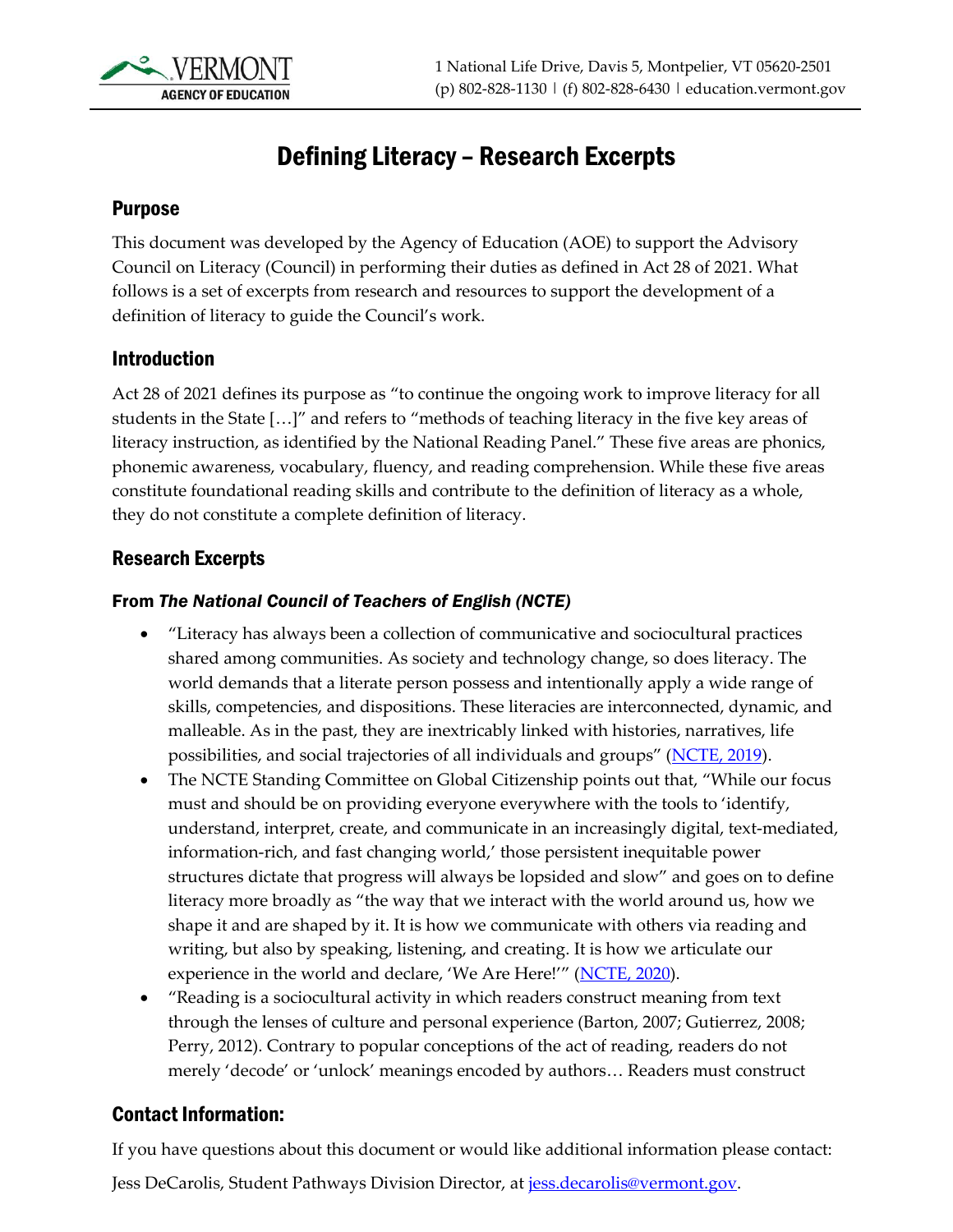responsible readings (Rosenblatt, 1978/1994) that take account of the text, the reader's assessment of the author's intentions, the reader's background knowledge and experience, the sociocultural context, and the activity of which reading is always a part…From this perspective, readers don't learn to read once and for all as much as they learn to read particular texts, in particular ways, for particular purposes, and in particular contexts (Gee, 1990; Wallace, 2003). The purpose of reading instruction, then, is to expand the range of ways and purposes for which students read" ([NCTE, 2019\)](https://ncte.org/statement/the-act-of-reading/).

- "Ultimately, an effective literacy learning environment immerses children in a language 'bath' that includes regular opportunities to learn and use various forms of oral and written language as a means of drawing on their background knowledge in support of classroom learning and to fulfill a wide range of purposes with a variety of audiences in different (sociocultural) settings" ([NCTE, 2019\)](https://ncte.org/statement/the-act-of-reading/).
- "Literacy refers to the practices of engaging—creating, consuming, and critiquing–with all kinds of multimodal texts…Literacy assessment refers to decision-making processes resulting in an examination of students' performance on literacy tasks as described above; literacy assessments, which include all aspects of such assessments, range from formative response to student writing to the design of higher-stakes assessments" [\(NCTE, 2018\)](https://ncte.org/statement/assessmentframingst/).
- "Literacy encompasses much more than reading and includes writing, and a variety of social and intellectual practices, including digital and interdisciplinary literacies. Literacy learning is an ongoing and non-hierarchical process in which each academic content area poses its own literacy approaches and challenges. In addition to contentarea literacies, adolescents rely on out-of-school literacies in their identity development. Part of the belief system underlying this statement is that students often have literacy skills that are not made evident in the classroom and teachers must make special efforts to include them (Morgan, 1997)" ([NCTE, 2018\)](https://ncte.org/statement/adolescentliteracy/).
- "Literacy is a dynamic interaction of the social and cognitive realms, with textual understandings growing from students' knowledge of their worlds to knowledge of the external world (Langer, 2002). All students need to go beyond the study of discrete skills and strategies to understand how those skills and strategies are integrated with life experiences. Langer et al. found that literacy programs that successfully teach at-risk students emphasize connections between students' lives, prior knowledge, and texts, and emphasize student conversations to make those connections" ([NCTE, 2018\)](https://ncte.org/statement/adolescentliteracy/).
- "Effective literacy programs move students to deeper understandings and greater independence of reading texts while increasing their ability to generate ideas and knowledge (Newmann, King, & Rigdon, 1997). Utilizing a model of reading instruction focused on basic skills devoid of meaning can lead to the mislabeling of some secondary readers as 'struggling readers' and 'non-readers' because they lack extensive reading experience, depend on different prior knowledge, and/or comprehend differently or in more complex ways. A large percentage of secondary readers who are so mislabeled are students of color, newly arrived students, and/or students from lower socioeconomic backgrounds. Abundant research suggests that the isolated skill instruction they receive may perpetuate low literacy achievement rather than improve their competence and

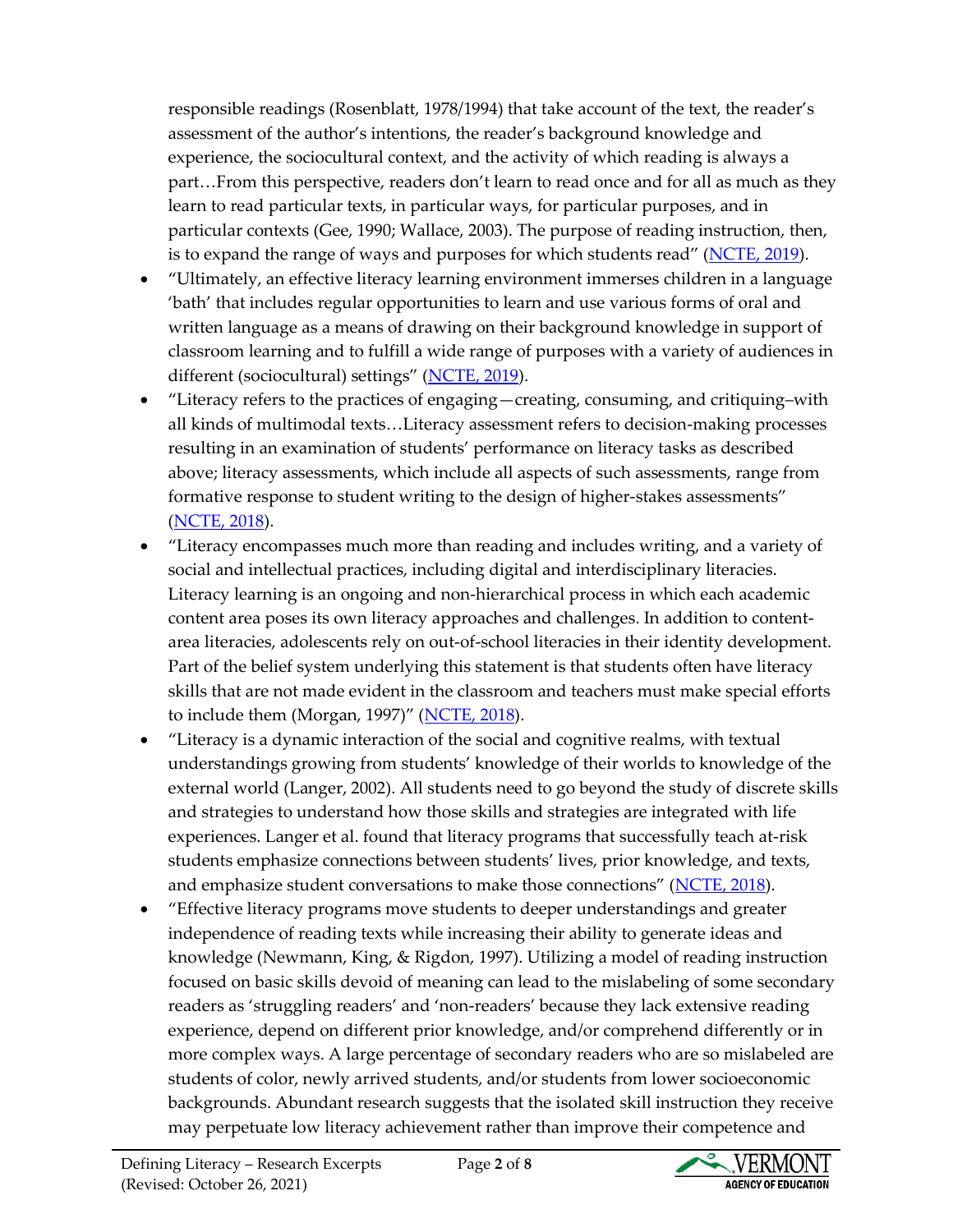engagement in complex reading tasks (Allington, 2000; Alvermann & Moore, 1991; Brown, 1991; Hiebert, 1991; Hull & Rose, 1989; Knapp & Turnbull, 1991; Sizer, 1992). In addition, prescriptive, skills-based reading instruction misidentifies the problem as the students' failure to learn, rather than the institution's failure to teach reading as the complex mental and social activity it is (Greenleaf, Schoenbach, Cziko, & Mueller, 2001)" [\(NCTE, 2018\)](https://ncte.org/statement/adolescentliteracy/).

# From *Common Core State Standards for ELA*

• Common Core State Standards for English Language Arts describes "a portrait of students who meet the standards set out in this document. As students advance through the grades and master the standards in reading, writing, speaking, listening, and language, they are able to exhibit with increasing fullness and regularity these capacities of the literate individual" ([CCSS ELA\)](http://www.corestandards.org/ELA-Literacy/introduction/students-who-are-college-and-career-ready-in-reading-writing-speaking-listening-language/).

# From *Blueprint for Early Literacy Comprehensive Systems of Services, PreK through Third Grade*

- "Literacy Generally defined as the ability to read and write well. In the Vermont Early Learning Standards, Literacy includes several components: Foundational Reading Skills; Reading (Engagement with Literature and Informational Text), Writing, and for English Learners/Dual Language Learners, Literacy in English."
- "According to the American Academy of Pediatrics, one in three children starts kindergarten without the necessary foundational literacy. Reading rates by third grade are the best predictor of high school graduation, but alarmingly, two-thirds of children in the United States fail to develop reading proficiency by third grade. 80% of these children fall below the poverty line" (Blueprint for Early Literacy, p. 14).
- "[S]upporting student early literacy requires evidence-based instructional practices employed by highly skilled teachers" (Blueprint for Early Literacy, p. 15).
- "Research clearly supports the use of a range of instructional approaches in supporting literacy development for students during the PreK through third grade period... To build code-based skills, explicit instruction, especially in phonics, is very effective. To build meaning-based skills, some explicit instruction is effective, but so is exposure to language and reading through other approaches" (p. 15).

## From *Content Specifications for the Summative Assessment of the Common Core State Standards for English Language Arts and Literacy in History/Social Studies, Science, and Technical Subjects*. Smarter Balanced Assessment Consortium, 2015

• "In close collaboration with content and technical experts, including Smarter Balanced work groups and staff, and authors of the CCSS, the Consortium developed claims for English language arts/literacy learning: an 'overall claim' corresponding to performance on the entire assessment of English language arts/literacy, and four domain-specific claims corresponding to performance in different areas of the assessment." These are related to the four CCSS strands, but there is not a one-to-one correspondence.

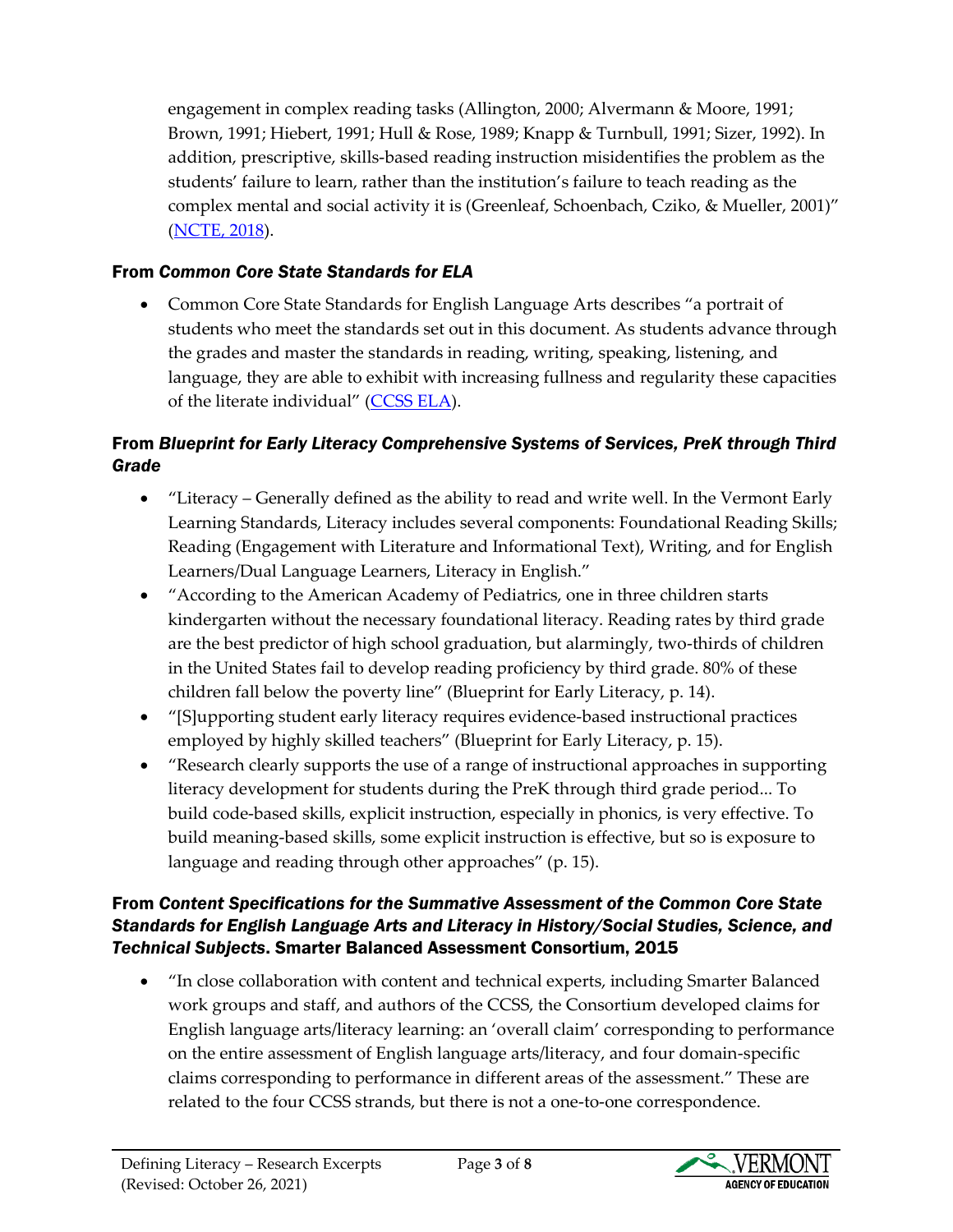- "Rather than tapping only isolated skills within one strand, standards-based instruction asks students to integrate skills and concepts across strands; subsequently, Smarter Balanced assessment claims and assessment targets represent the ways in which students may be expected to learn and demonstrate their knowledge."
- "The Smarter Balanced summative assessments sample all CCSS strands with two exceptions. First, Reading Foundational Skills can be assessed more appropriately in the early grades using any of a number of widely available diagnostic assessments for evaluating the developing reading and literacy skills of young children. In addition, as of 2015, Speaking is not assessed in the Smarter Balanced summative assessment system" (p. 16).
- "The overall literacy claim and domain-specific sub claims for Smarter Balanced are the broad statements about the assessment system's learning outcomes; these statements 'identify the set of knowledge and skills that is important to measure for the task at hand' (NRC, 2001)" (p. 22).
- "The summative assessment for English language arts/literacy will produce an overall 'ELA/Literacy' score (a composite score across all four claims) to meet accountability reporting requirements for English language arts/literacy" (p. 25).
- "Regardless of the particular use, however, each of these examples will be based on inferences about the knowledge and skills of individual students and of groups of students supported by performance on the total test, as aligned to the Common Core State Standards" (p. 26).
- "Summative assessment targets do not replace the Common Core State Standards; rather, they reference specific standards at each grade level that test developers will use to guide item and task development and collectively serve the purpose of providing a consistent sampling plan for assessment within and across grades. The summative assessment targets at each grade level represent the prioritized content and skills for assessment" (p. 29).
- **ELA/Literacy Claim #1** "At the heart of the Common Core State Standards is a focus on literacy instruction that centers on careful examination of texts—reading closely and drawing evidence from the text to support inferences and judgments made (Coleman & Pimentel, 2012a, 2012b). The ability to read a variety of text types, including increasingly complex texts, is another key component of being college and career ready. In 2006, ACT, Inc. released a report, *Reading between the Lines*, which revealed an important finding: text complexity matters (ACT, Inc., 2006). Being able to read and analyze a variety of complex texts helps students make sense of information, understand diverse viewpoints, and become active, productive, and informed citizens. Students who are college and career ready in reading can, without significant scaffolding, comprehend and evaluate complex texts across a range of types and disciplines, and they can cite and evaluate specific evidence when offering an oral, written, or graphic interpretation of a text." (p. 27-28).
	- $\circ$  Assessment targets: key details, central ideas, word meanings, reasoning & evidence, analysis within or across texts, text structures & features, and language use, both in literary and informational texts

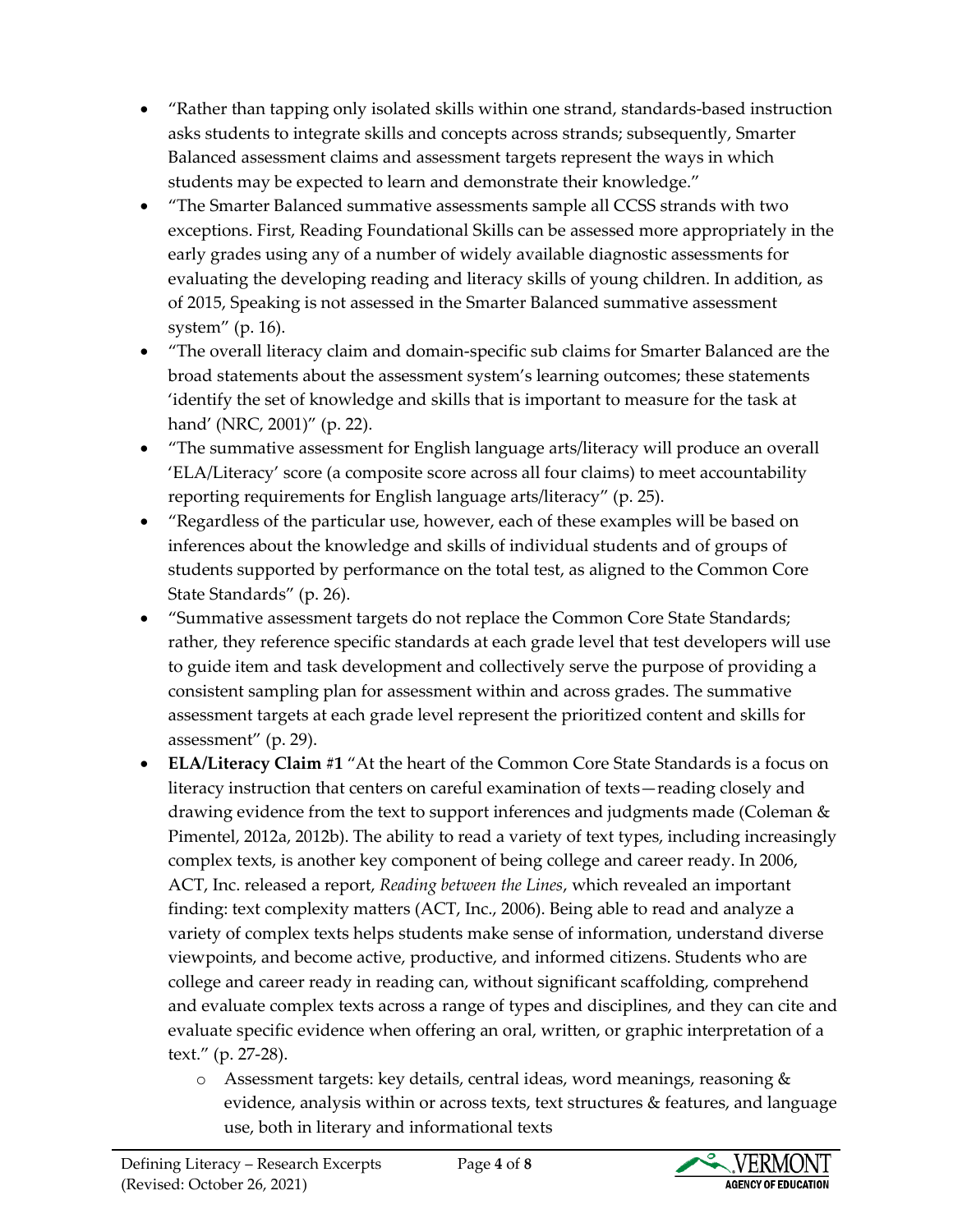- $\circ$  "Assessment targets #1, #2, #4–#6, #8, #9, and #11–#13 provide evidence of critical thinking while reading, including the ability to infer, analyze, compare/contrast, synthesize, evaluate, or critique information presented or the author's reasoning. Assessment targets #3, #7, #10, and #14 provide evidence of understanding of written language use. These items will be text-dependent. To the degree possible, all assessment targets will have at least one test item, but not all texts will have items for every assessment target. The ability to assess a given standard is often dependent upon the specific passage selected. Anchor Standard 1 in Reading (and each grade-specific version of this standard) is also related to Reading Standards 2–9. It focuses on students' use of evidence to support their analyses (claims, conclusions, inferences) about texts. Hence, whether students are asked to determine the central idea, the point of view, or the meaning of words and phrases, Standard 1 (making inferences and supporting those inferences with evidence) is usually embedded within one of the other Reading Standards 2–9. Anchor Standard 10 (Range of Reading and Level of Text Complexity) is the foundation for passage selection, rather than being captured under one or more specific assessment targets. Essentially all of the targets reflect the range of reading and text complexity as well as Anchor Standard 1" (p. 33).
- o "There will be a Total Reading score, based on the student's performance across the items and tasks from the assessment targets for this claim" (p. 33).
- o "In 2006, ACT, Inc., released a report called *Reading Between the Lines*, showing that what chiefly distinguished the performance of those students who had earned the benchmark score or better from those who had not was not their relative ability to make inferences while reading or to answer questions related to particular cognitive processes, such as determining main ideas or determining the meaning of words and phrases in context. Instead, the clearest differentiator was *what* students could read, in terms of its complexity" (35).
- **ELA/Literacy Claim #2** "Students can produce effective and well-grounded writing for a range of purposes and audiences."
	- o "To communicate effectively, students need to understand why they are writing—for what different purposes and for what audiences. Writing develops the ability to generate, organize, make sense of, and deeply understand information in order to produce new ideas and insights. *Writing Next* (Graham & Perin, 2007) and its successor, *Writing to Read* (Graham & Hebert, 2010), argue convincingly for increasing the amount of time that students engage in writing and for teaching writing strategies and processes that have students create texts and write about and reflect on what they are reading" (p. 36).
- **ELA/Literacy Claim #3** "Students can employ effective speaking and listening skills for a range of purposes and audiences."
	- o "Success in college coursework and careers depends heavily on the ability to communicate effectively—demonstrating active listening, interpersonal communication, and the ability to integrate oral/visual/graphic information. 'Besides having intrinsic value as modes of communication, listening and

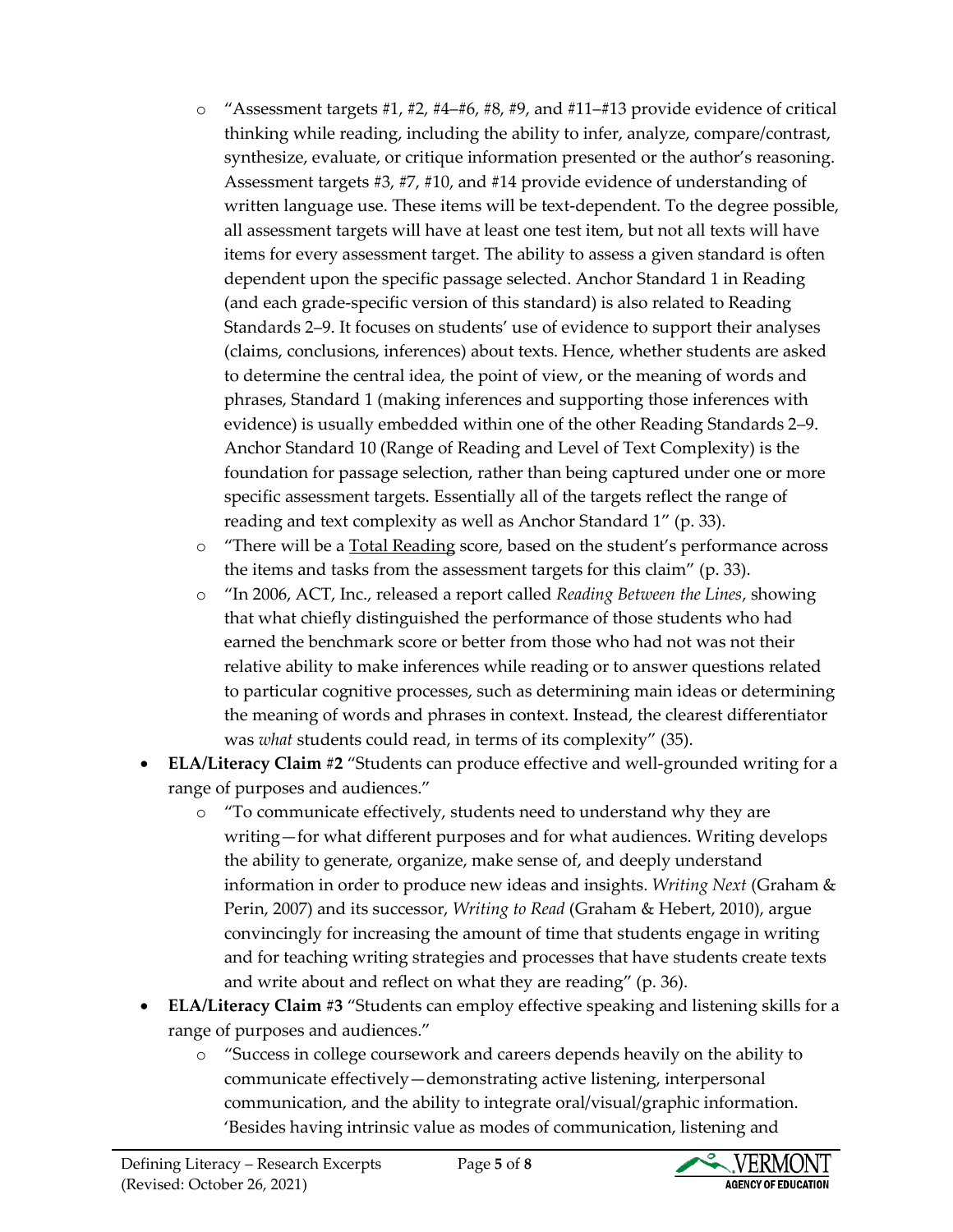speaking are necessary prerequisites of reading and writing' (Fromkin, Rodman, & Hyams, 2006; Hulit, Howard, & Fahey, 2010; Pence & Justice, 2007; Stuart, Wright, Grigor, & Howey, 2002)" (p. 43).

• **ELA/Literacy Claim #4** "Students can engage in research and inquiry to investigate topics, and to analyze, integrate, and present information."

## From "Relations Between the CCSS and RTI in Literacy and Language." *The Reading Teacher*, Wixson & Lipson, 2012.

- "The CCSS-ELA provide an integrated view of literacy and language, highlighting the areas within the ELA—reading, writing, speaking/listening, and language" (p. 388).
- "The CCSS-ELA document describes mature, effective readers in the form of a 'vision' of what it means to be literate in the 21st century (p. 3) and a 'portrait' of what students who are college and career ready in ELA 'look like' (p. 7). The vision statement emphasizes that students who meet the ELA standards 'readily undertake the close, attentive reading that is at the heart of understanding and enjoying complex' texts, and 'habitually perform the critical reading necessary to pick carefully through the staggering amount of information available today.' Furthermore, 'they actively seek the wide, deep, and thoughtful engagement with high-quality literary and informational texts that builds knowledge, enlarges experience, and broadens world views'" (p. 388).
- "[T]he emphasis on college and career readiness in the CCSS-ELA raises the bar for what students are expected to know and be able to do at every level of K–12 schooling. This is most evident in terms of more attention to *higher order skills, increased content knowledge*, and *ability to engage with complex texts*" (pp.388-389).
- "The integrated view of ELA presented by the CCSS contrasts sharply with the heavy emphasis that has been placed on *reading* in recent years…When reading is part of an integrated model, the emphasis changes dramatically from the 'big 5,' which have dominated curriculum and instruction for the last decade or more—phonemic awareness, phonics, fluency, vocabulary, and comprehension. Within the CCSS-ELA, phonemic awareness, phonics, and fluency are addressed primarily in the 'foundational skills' addendum to the K–5 standards. Vocabulary is highlighted in the language strand, and comprehension is emphasized throughout the CCSS-ELA. Add to this the emphasis on reading and writing in the disciplines in grades 6–12, and there is likely to be a major shift from an overemphasis on decoding to increased attention to comprehension of and learning with and from oral and written language. This shift will apply to both core instruction and more targeted intervention for students struggling in the areas of the ELA" (p. 389).
- "If [SBAC] assessments do a credible job of capturing the content of the CCSS, many existing measures will not be effective predictors of reading achievement as defined by the CCSS-ELA…ELA assessments [like SBAC] will cover a wider range of knowledge and skills using a variety of measures—including performance assessments…Five Major Claims for the SBAC Assessments of CCSS-ELA (SBAC, 2011) reflects the increase in both the breadth and depth of knowledge and skills to be assessed. According to these claims, students are expected to do the following: Read closely and critically to

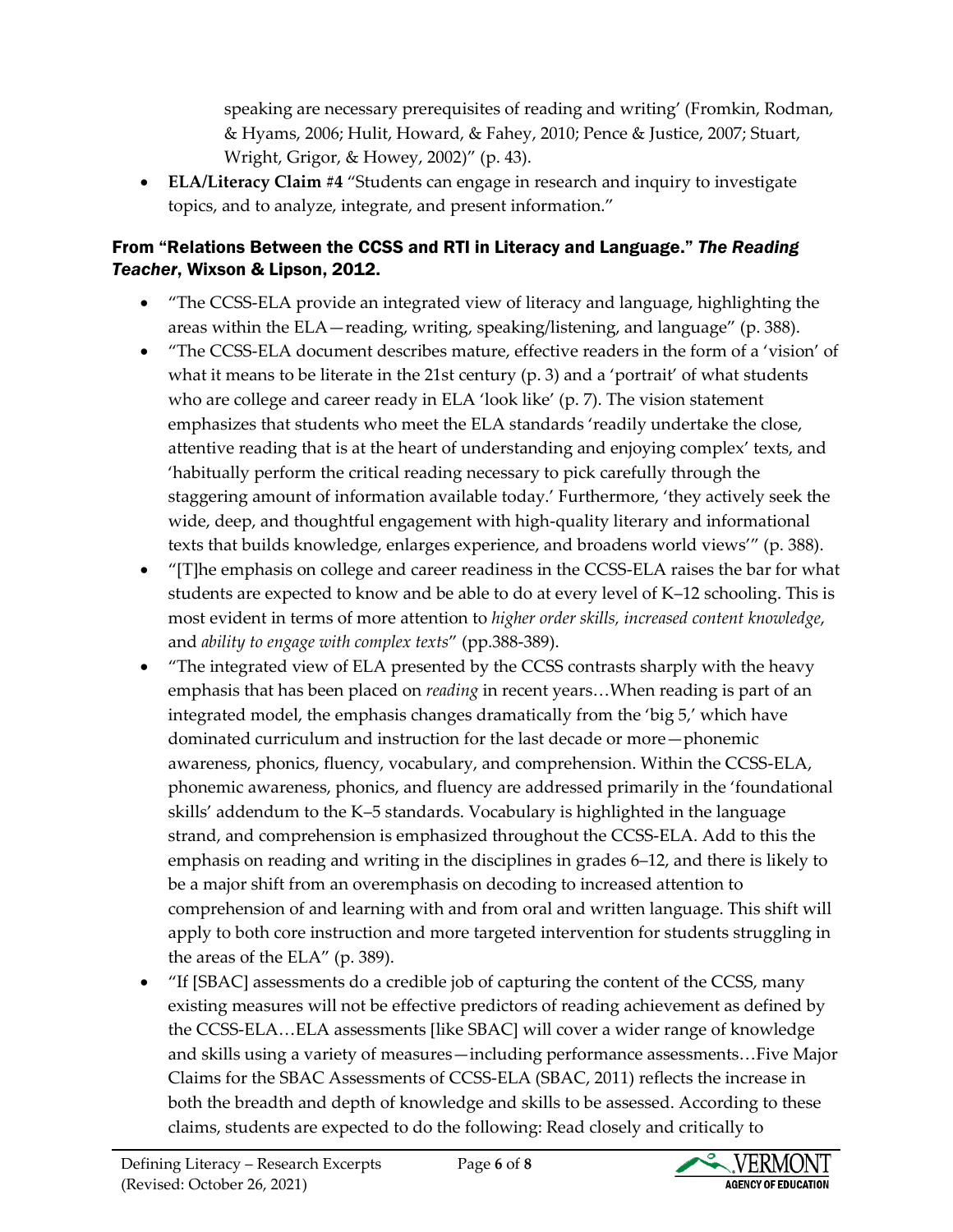comprehend a range of increasingly complex literary and informational texts; Produce effective writing for a range of purposes and audiences; Employ effective speaking and listening skills for a range of purposes and audiences; Engage appropriately in collaborative and independent inquiry to investigate/research topics, pose questions, and gather and present information; and Use oral and written language skillfully across a range of literacy tasks. Approaches to assessment in RTI will need to encompass a wide range of measures to address the breadth and depth of the content expectations in the CCSS-ELA. Educators should anticipate that many students, even those who are accurate and fluent, might not fare well on these assessments" (pp. 389-390).

• "Higher expectations are likely to result in even greater variability in student performance and increased need for differentiated approaches characterized by RTI" (p. 390).

## From *Reading as Liberation - An Examination of the Research Base*. Student Achievement Partners, 2021.

- "Anything that distracts in English language arts classes from the focus on students learning to read, reading and listening to content-rich texts widely and deeply, and responding to what they read through lively discussions and writing—will need to be stripped away. To that end, we describe and provide a brief research synthesis for each of the five essential components of literacy: the accelerators for every student learning to read and use language capably:
	- 1. Making sure students learn how to read: securing solid foundational reading skills early on in students' school careers (ideally by grade three) so students can continually develop as fluent readers in every grade level thereafter.
	- 2. Growing knowledge of the world so students develop a trove of knowledge to reference whenever they read.
	- 3. Expanding the vocabulary children bring with them through a volume of reading and word study.
	- 4. Marshalling evidence and communicating it when speaking and writing about what the text is conveying.
	- 5. Deepening understanding of what is read through regular reading of ever richer, more complex text, with supports as needed for universal access and success."
- "It gets little to no attention, sadly, given its instructional implications, but the reading research tells us that texts reflecting a mix of both a students' lived and unlived experiences best support growth in comprehension and building a situation model. Here's why: […] When students read texts more reflective of their lived experience, the bridging inferences needed to tie together the text base both between propositions and to the readers' knowledge are more likely to be automatic and more likely to yield a richer, more nuanced situation model. Those texts are easier to read for that student but important in honoring and affirming their experiences and possibly deepening their knowledge base. This has obvious implications for equitable representation of student identities through text selection. […] When students read texts less reflective of their